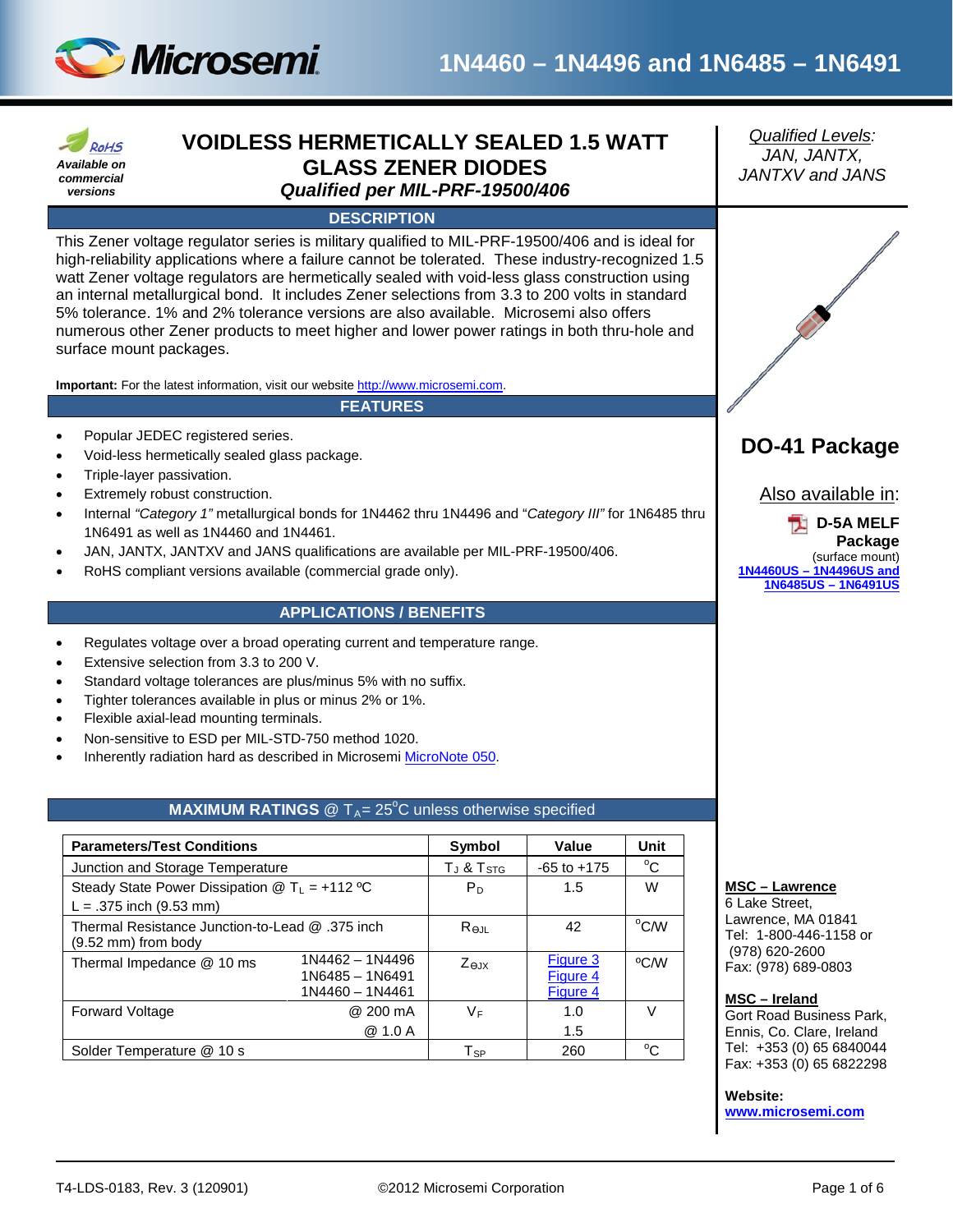

# **1N4460 – 1N4496 and 1N6485 – 1N6491**

## **MECHANICAL and PACKAGING**

- CASE: Hermetically sealed voidless hard glass with tungsten slugs.
- TERMINALS: Tin/lead (Sn/Pb) or RoHS compliant matte/tin (commercial grade only) over copper.
- MARKING: Body coated in blue with part number.
- POLARITY: Cathode indicated by band.
- TAPE & REEL option: Standard per EIA-296. Consult factory for quantities.
- WEIGHT: 340 milligrams.
- See [Package Dimensions](#page-5-0) on last page.

## **PART NOMENCLATURE**



| <b>SYMBOLS &amp; DEFINITIONS</b> |                                                                                                                                                                                                                                                    |  |  |  |  |  |  |
|----------------------------------|----------------------------------------------------------------------------------------------------------------------------------------------------------------------------------------------------------------------------------------------------|--|--|--|--|--|--|
| Symbol                           | <b>Definition</b>                                                                                                                                                                                                                                  |  |  |  |  |  |  |
| $V_{Z}$                          | Zener Voltage: The Zener voltage the device will exhibit at a specified current $(1z)$ in its breakdown region.                                                                                                                                    |  |  |  |  |  |  |
| $I_Z$ , $I_{ZT}$ , $I_{ZK}$      | Regulator Current: The dc regulator current ( $ _7$ ), at a specified test point ( $ _{7}$ ), near breakdown knee ( $ _{7}$ ).                                                                                                                     |  |  |  |  |  |  |
| $Z_{ZT}$ or $Z_{ZK}$             | Dynamic Impedance: The small signal impedance of the diode when biased to operate in its breakdown region at a<br>specified rms current modulation (typically 10% of $I_{ZT}$ or $I_{ZK}$ ) and superimposed on $I_{ZT}$ or $I_{ZK}$ respectively. |  |  |  |  |  |  |
| $V_F$                            | Maximum Forward Voltage: The maximum forward voltage the device will exhibit at a specified current.                                                                                                                                               |  |  |  |  |  |  |
| $I_R$                            | Maximum Reverse Current: The maximum reverse (leakage) current that will flow at the specified voltage and<br>temperature.                                                                                                                         |  |  |  |  |  |  |
| l <sub>ZM</sub>                  | Maximum Regulator (Zener) Current: The maximum rated dc current for the specified power rating.                                                                                                                                                    |  |  |  |  |  |  |
| <b>ZSM</b>                       | Maximum Zener Surge Current: The non-repetitive peak value of Zener surge current at a specified wave form.                                                                                                                                        |  |  |  |  |  |  |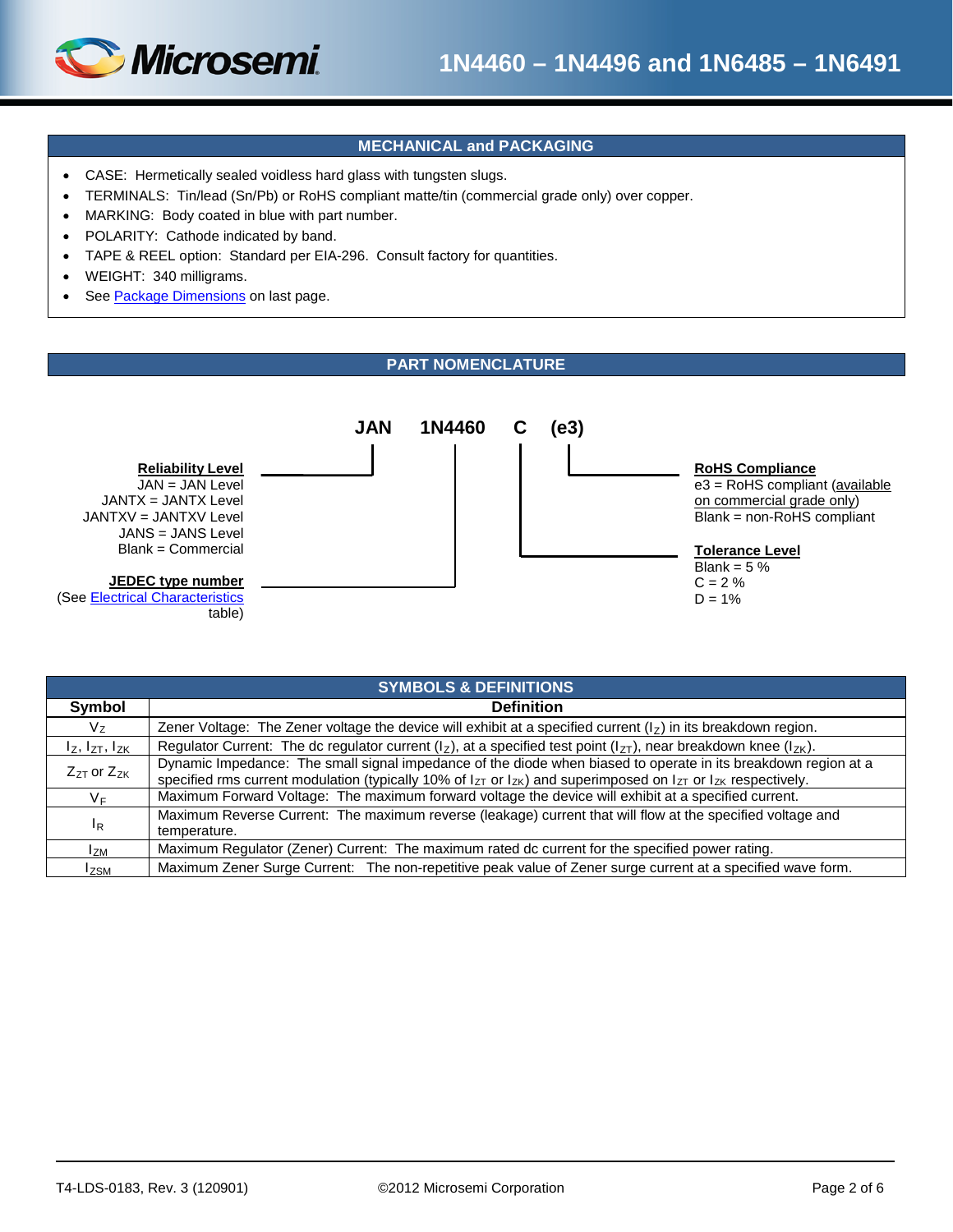

## **ELECTRICAL CHARACTERISTICS** @ 25 ºC Case temperature

<span id="page-2-0"></span>

| <b>TYPE</b>      | <b>NOMINAL</b><br><b>ZENER</b><br><b>VOLTAGE</b><br>Vz | <b>TEST</b><br><b>CURRENT</b><br>Izτ | <b>MAXIMUM</b><br><b>DYNAMIC</b><br><b>IMPEDANCE</b><br>ZzT @ IzT | <b>MAXIMUM KNEE</b><br><b>IMPEDANCE</b><br>Zzk @ Izk |            | <b>MAXIMUM</b><br><b>REVERSE</b><br><b>CURRENT</b><br>$I_R @ V_R$ |              |                 | <b>MAXIMUM</b><br><b>CONTINUOUS</b><br><b>CURRENT</b><br><b>Izm</b><br>(Note 1) | <b>SURGE</b><br><b>CURRENT</b><br>@ 8.3 ms<br>square wave<br><b>Izsm</b> |
|------------------|--------------------------------------------------------|--------------------------------------|-------------------------------------------------------------------|------------------------------------------------------|------------|-------------------------------------------------------------------|--------------|-----------------|---------------------------------------------------------------------------------|--------------------------------------------------------------------------|
|                  | <b>Volts</b>                                           | m <sub>A</sub>                       | Ohms                                                              | Ohms                                                 | mA         | μA                                                                | <b>Volts</b> | mA              | <b>Amps</b>                                                                     |                                                                          |
| 1N4460           | 6.2                                                    | 40.0                                 | 4                                                                 | 200                                                  | 1.0        | 10.0                                                              | 3.72         | 230             | 2.3                                                                             |                                                                          |
| 1N4461           | 6.8                                                    | 37.0                                 | 2.5                                                               | 200                                                  | 1.0        | 5.0                                                               | 4.08         | 210             | 2.1                                                                             |                                                                          |
| 1N4462           | 7.5                                                    | 34.0                                 | 2.5                                                               | 400                                                  | .5         | 1.0                                                               | 4.50         | 191             | 1.9                                                                             |                                                                          |
| 1N4463           | 8.2                                                    | 31.0                                 | 3                                                                 | 400                                                  | $.5\,$     | .50                                                               | 4.92         | 174             | 1.7                                                                             |                                                                          |
| 1N4464           | 9.1                                                    | 28.0                                 | $\overline{4}$                                                    | 500                                                  | .5         | .30                                                               | 5.46         | 157             | 1.6                                                                             |                                                                          |
| 1N4465           | 10.0                                                   | 25.0                                 | 5                                                                 | 500                                                  | .25        | .30                                                               | 8.00         | 143             | 1.4                                                                             |                                                                          |
| 1N4466           | 11.0                                                   | 23.0                                 | 6                                                                 | 550                                                  | .25        | .30                                                               | 8.80         | 130             | 1.3                                                                             |                                                                          |
| 1N4467           | 12.0                                                   | 21.0                                 | $\overline{7}$                                                    | 550                                                  | .25        | .20                                                               | 9.60         | 119             | 1.2                                                                             |                                                                          |
| 1N4468<br>1N4469 | 13.0                                                   | 19.0<br>17.0                         | 8<br>9                                                            | 550<br>600                                           | .25<br>.25 | .05<br>.05                                                        | 10.4<br>12.0 | 110<br>95       | 1.1<br>.95                                                                      |                                                                          |
| 1N4470           | 15.0<br>16.0                                           | 15.5                                 | 10                                                                | 600                                                  | .25        | .05                                                               | 12.8         | 90              | .90                                                                             |                                                                          |
| 1N4471           | 18.0                                                   | 14.0                                 | 11                                                                | 650                                                  | .25        | .05                                                               | 14.4         | 79              | .79                                                                             |                                                                          |
| 1N4472           | 20.0                                                   | 12.5                                 | 12                                                                | 650                                                  | .25        | .05                                                               | 16.0         | $\overline{71}$ | .71                                                                             |                                                                          |
| 1N4473           | 22.0                                                   | 11.5                                 | 14                                                                | 650                                                  | .25        | .05                                                               | 17.6         | 65              | .65                                                                             |                                                                          |
| 1N4474           | 24.0                                                   | 10.5                                 | 16                                                                | 700                                                  | .25        | .05                                                               | 19.2         | 60              | .60                                                                             |                                                                          |
| 1N4475           | 27.0                                                   | 9.5                                  | 18                                                                | 700                                                  | .25        | .05                                                               | 21.6         | 53              | .53                                                                             |                                                                          |
| 1N4476           | 30.0                                                   | 8.5                                  | $\overline{20}$                                                   | 750                                                  | .25        | .05                                                               | 24.0         | 48              | .48                                                                             |                                                                          |
| 1N4477           | 33.0                                                   | 7.5                                  | 25                                                                | 800                                                  | .25        | .05                                                               | 26.4         | 43              | .43                                                                             |                                                                          |
| 1N4478           | 36.0                                                   | 7.0                                  | 27                                                                | 850                                                  | .25        | .05                                                               | 28.8         | 40              | .40                                                                             |                                                                          |
| 1N4479           | 39.0                                                   | 6.5                                  | 30                                                                | 900                                                  | .25        | .05                                                               | 31.2         | 37              | .37                                                                             |                                                                          |
| 1N4480           | 43.0                                                   | 6.0                                  | 40                                                                | 950                                                  | .25        | .05                                                               | 34.4         | $\overline{33}$ | .33                                                                             |                                                                          |
| 1N4481           | 47.0                                                   | 5.5                                  | 50                                                                | 1000                                                 | .25        | .05                                                               | 37.6         | 30              | .30                                                                             |                                                                          |
| 1N4482           | 51.0                                                   | 5.0                                  | 60                                                                | 1100                                                 | .25        | .05                                                               | 40.8         | 28              | .28                                                                             |                                                                          |
| 1N4483           | 56.0                                                   | 4.5                                  | 70                                                                | 1300                                                 | .25        | .25                                                               | 44.8         | 26              | .26                                                                             |                                                                          |
| 1N4484           | 62.0                                                   | 4.0                                  | 80                                                                | 1500                                                 | .25        | .25                                                               | 49.6         | 23              | .23                                                                             |                                                                          |
| 1N4485           | 68.0                                                   | 3.7                                  | 100                                                               | 1700                                                 | .25        | .25                                                               | 54.4         | 21              | .21                                                                             |                                                                          |
| 1N4486           | 75.0                                                   | 3.3                                  | 130                                                               | 2000                                                 | .25        | .25                                                               | 60.0         | 19              | .19                                                                             |                                                                          |
| 1N4487           | 82.0                                                   | 3.0                                  | 160                                                               | 2500                                                 | .25        | .25                                                               | 65.6         | 17              | .17                                                                             |                                                                          |
| 1N4488<br>1N4489 | 91.0<br>100.0                                          | 2.8<br>2.5                           | 200<br>250                                                        | 3000<br>3100                                         | .25<br>.25 | .25<br>.25                                                        | 72.8<br>80.0 | 16<br>14        | .16<br>.14                                                                      |                                                                          |
| 1N4490           | 110.0                                                  | 2.3                                  | 300                                                               | 4000                                                 | .25        | .25                                                               | 88.0         | 13              | .13                                                                             |                                                                          |
| 1N4491           | 120.0                                                  | 2.0                                  | 400                                                               | 4500                                                 | .25        | .25                                                               | 96.0         | 12              | .12                                                                             |                                                                          |
| 1N4492           | 130.0                                                  | 1.9                                  | 500                                                               | 5000                                                 | .25        | .25                                                               | 104.0        | $\overline{11}$ | .11                                                                             |                                                                          |
| 1N4493           | 150.0                                                  | 1.7                                  | 700                                                               | 6000                                                 | .25        | .25                                                               | 120.0        | 9.5             | .095                                                                            |                                                                          |
| 1N4494           | 160.0                                                  | 1.6                                  | 1000                                                              | 6500                                                 | .25        | .25                                                               | 128.0        | 8.9             | .089                                                                            |                                                                          |
| 1N4495           | 180.0                                                  | 1.4                                  | 1300                                                              | 7000                                                 | .25        | .25                                                               | 144.0        | 7.9             | .079                                                                            |                                                                          |
| 1N4496           | 200.0                                                  | 1.2                                  | 1500                                                              | 8000                                                 | .25        | .25                                                               | 160.0        | 7.2             | .072                                                                            |                                                                          |
| 1N6485           | 3.3                                                    | 76.0                                 | 10                                                                | 400                                                  | 1.0        | 50                                                                | 1.0          | 433             | 4.2                                                                             |                                                                          |
| 1N6486           | 3.6                                                    | 69.0                                 | 10                                                                | 400                                                  | 1.0        | 50                                                                | 1.0          | 397             | 3.9                                                                             |                                                                          |
| 1N6487           | 3.9                                                    | 64.0                                 | 9                                                                 | 400                                                  | 1.0        | 35                                                                | 1.0          | 366             | 3.6                                                                             |                                                                          |
| 1N6488           | 4.3                                                    | 58.0                                 | 9                                                                 | 400                                                  | 1.0        | 5.0                                                               | 1.0          | 332             | 3.3                                                                             |                                                                          |
| 1N6489           | 4.7                                                    | 53.0                                 | 8                                                                 | 500                                                  | 1.0        | 4.0                                                               | 1.0          | 304             | 3.0                                                                             |                                                                          |
| 1N6490           | 5.1                                                    | 49.0                                 | 7                                                                 | 500                                                  | 1.0        | 1.0                                                               | 1.0          | 280             | 2.7                                                                             |                                                                          |
| 1N6491           | 5.6                                                    | 45.0                                 | 5                                                                 | 600                                                  | 1.0        | 0.5                                                               | 2.0          | 255             | 2.5                                                                             |                                                                          |

**NOTE:** 1. See ["Maximum Ratings"](#page-0-1) for P<sub>D</sub> temperature conditions for leaded package where I<sub>ZM</sub> is applicable.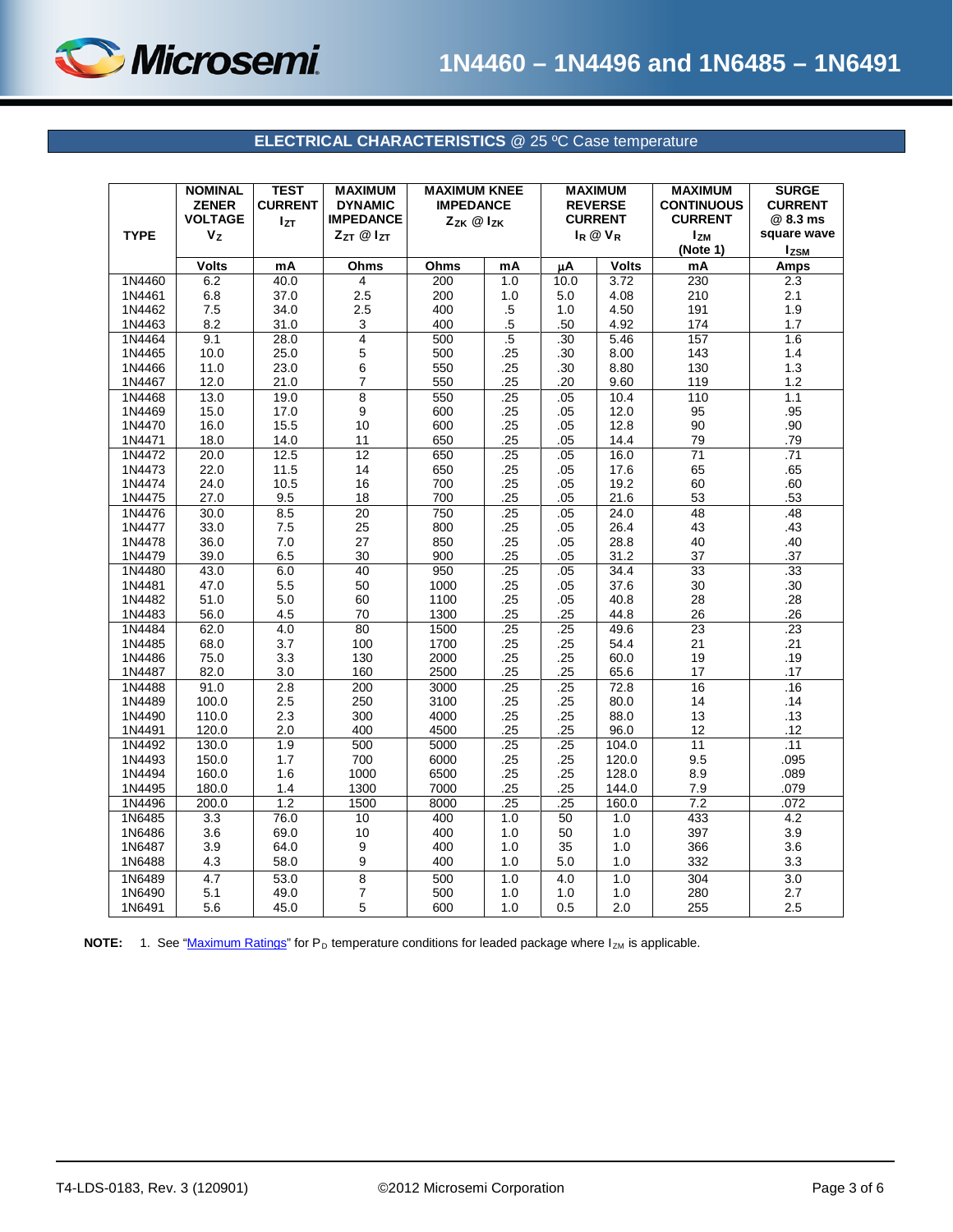

**GRAPHS**



**FIGURE 2** Temperature-Power Derating Curve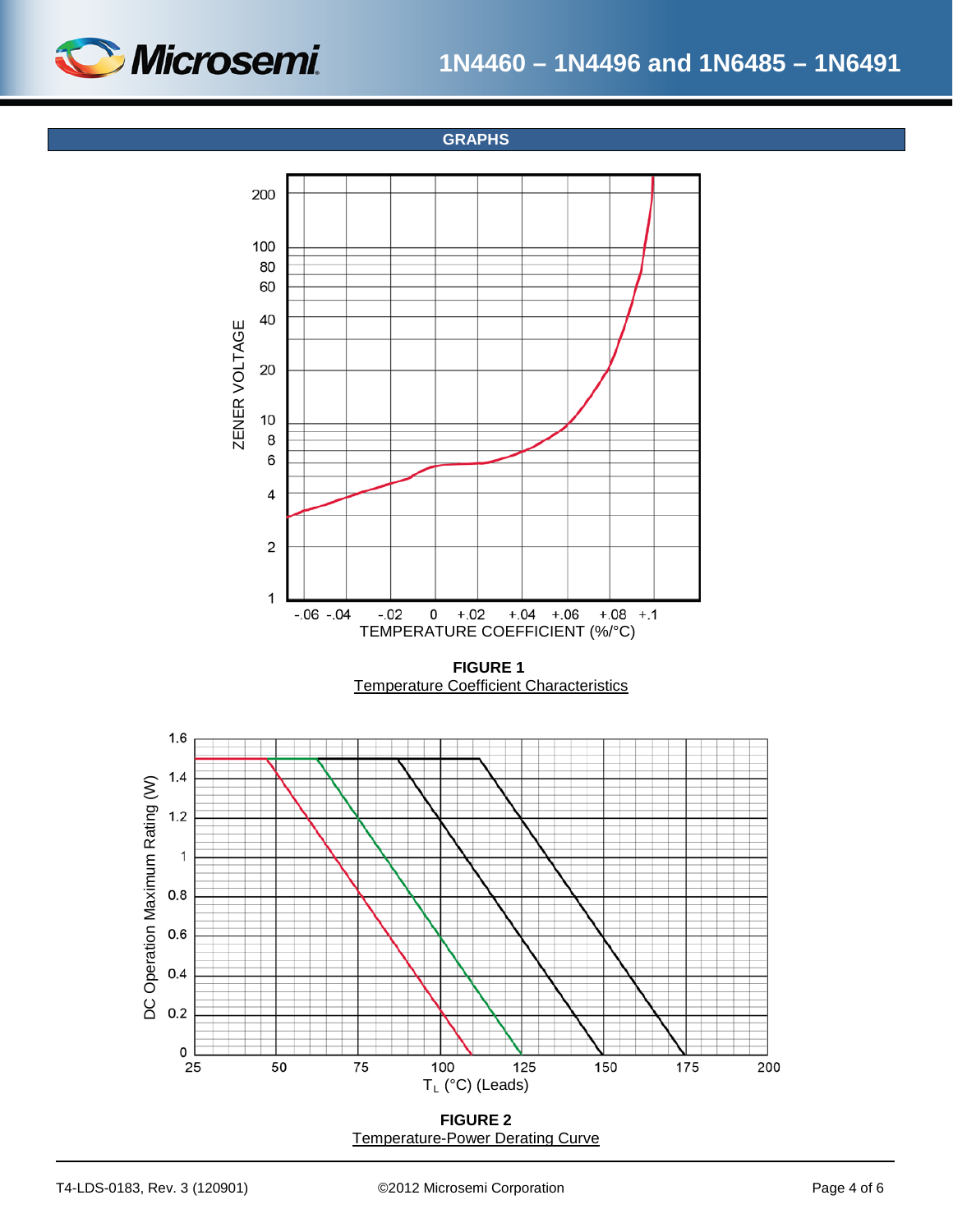<span id="page-4-0"></span>

## **GRAPHS** (continued)



 **FIGURE 3** Thermal Impedance Curve for 1N4462 through 1N4496



**FIGURE 4** Thermal Impedance Curve for 1N6485 through 1N6491 and 1N4460 through 1N4461